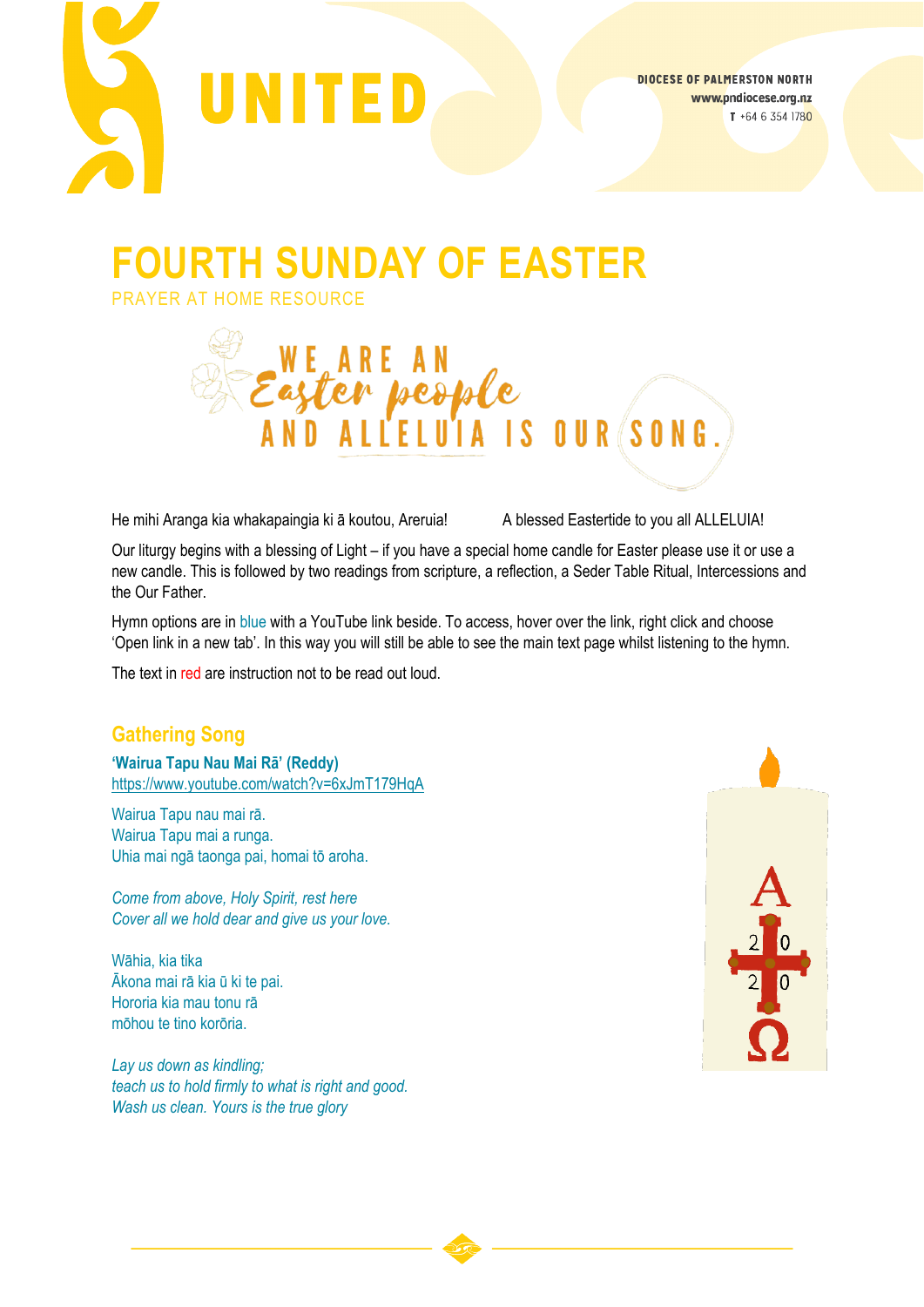#### The Leader lights the candle and says this prayer.

#### **Leader**

Let us pray Blessed are you, Lord, God of light, Creator of the Universe. Gather us near to you on this holy day. May the warmth and light of this flame remind us of your love and presence, God with us, through the Risen Christ. Amen.

### **A Blessing of Light He Whakapaingia o te Rama**

#### **Kaiārahi**

Me īnoi tatou Whakapaingia i ā koe, e te Atua, Matua o te rama, te Kaihanga o te Ao. Whakahuihui i a tātou tatangia ki a koe ki runga i tēnei rā tapu. Me kore te mahanatanga me te rama o tēnei mura, me whakamahara i a tātou te aroha me te aroaro. Ko te Matua ki ā mātou mā te Aranga ake o te Karaiti.

Amine

**Glory to God (Tony Alonso)**

[https://www.youtube.com/watch?v=vnmNz](https://www.youtube.com/watch?v=vnmNz-gsFsM&list=RDvnmNz-gsFsM&start_radio=1&t=26)-gsFsM&list=RDvnmNz-gsFsM&start\_radio=1&t=26 *Refrain:* Glory to God in the highest, and earth peace to people, people of good will.

The Leader passes the candle to the Reader.

### **Acts of the Apostles**

Philip went down to the city of Samaria and proclaimed the Christ to them. With one accord, the crowds paid attention to what was said by Philip when they heard it and saw the signs he was doing. For unclean spirits, crying out in a loud voice, came out of many possessed people, and many paralyzed or crippled people were cured. There was great joy in that city. Now when the apostles in Jerusalem heard that Samaria had accepted the word of God, they sent them Peter and John, who went down and prayed for them,

that they might receive the Holy Spirit,

for it had not yet fallen upon any of them;

they had only been baptized in the name of the Lord Jesus.

Then they laid hands on them and they received the Holy Spirit.

### **Ngä Mahi a Ngä Äpötoro**

I haere a Piripi ki raro ki te pä o Hamäria, ä, kauwhau ana i a te Karaiti ki a rätou. Na, aro tahi mai ana ngä mano ki ngä mea i körero ai a Piripi, i a rätou e rongo ana, e kite ana i ngä merekara e meatia ana e ia. He tini hoki o rätou i nohoia e ngä wairua poke, na, he nui

to rätou reo ki te karanga, a, puta mai ana i roto i a rätou. He tini anö ngä pararutiki, ngä kopa i whakaorangia. ... Ä, ka rongo ngä Äpötoro i Hiruharama, ko Hamäria kua tango i te kupu a te Atua, ka tonoa rätou i a Petera räua ko Hoane. To räua taenga atu ka ïnoi mö rätou kia riro mai te Wairua Tapu i a rätou, kähore anö hoki ia i tau noa ki tëtahi o rätou, ëngari i iriiria kautia ki te ingoa o te Ariki o Hëhu. Me i reira ka whakapä räua i ö räua ringa ki a rätou, ä, ka riro mai i a rätou te Wairua Tapu.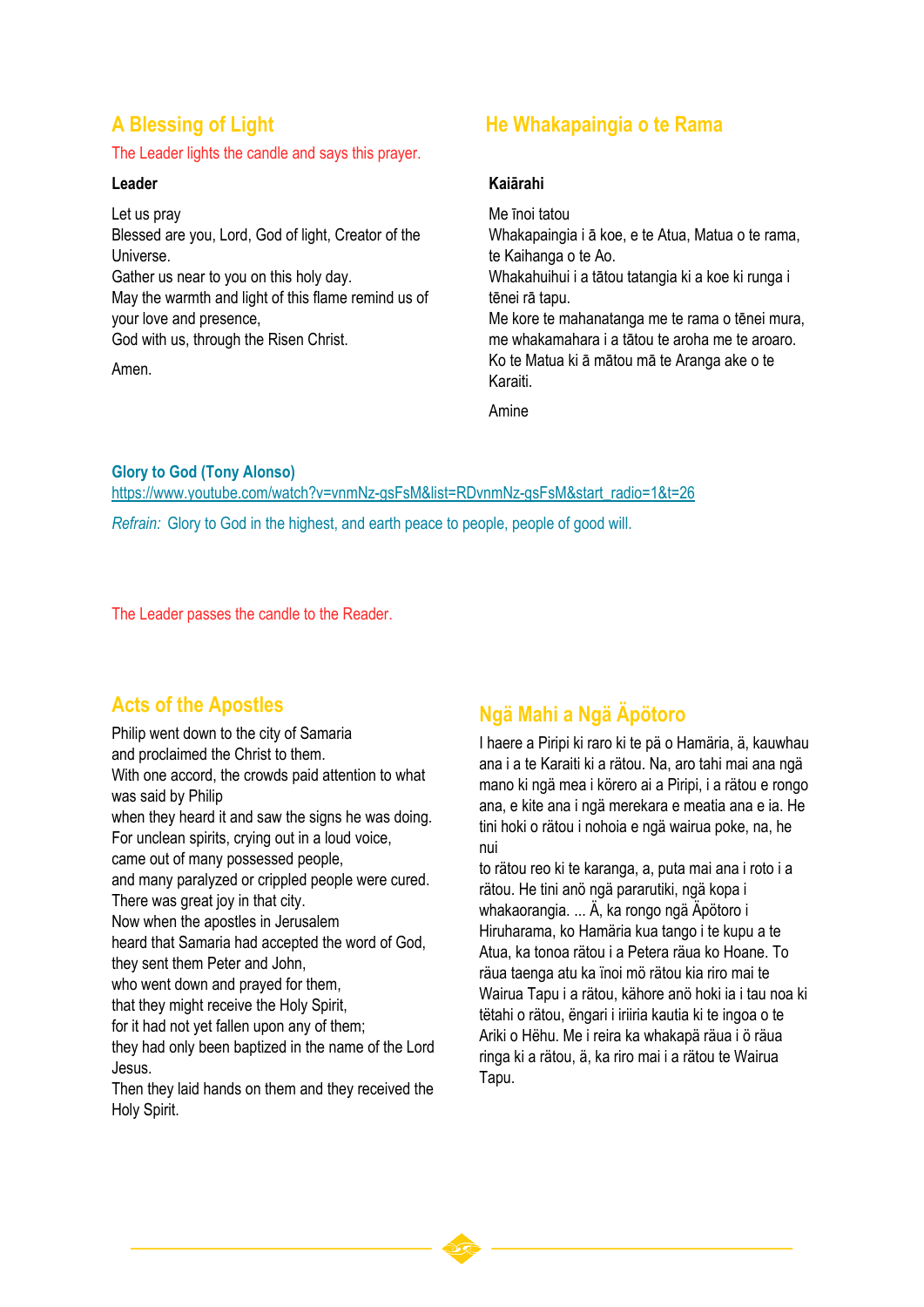### **Psalm 66**

**'Let all the earth' (Haugen)** <https://www.youtube.com/watch?v=KLUo4gXd0T4>

*Refrain:* Let all the earth cry out in joy to the Lord

Cry out in joy to the Lord, all peoples on earth, sing to the praise of his name, proclaim him forever, tremendous his deeds for us.

Leading his people safe through fire and water, bringing their souls to life, come sing of his glory, his love is eternal.

Hearken to me as I sing my love of the Lord, he answers the prayer of my heart, he leads me in safety, from death unto life.

*Marty Haugen 19987 GIA Publications All Rights Reserved. A-625975 One License*

### **Haami 66**

#### **Hamama, e te whenua katoa, ki te Atua**

Hämama, e te whenua katoa ki te Atua. Hïmenetia te koröria o töna ingoa, kia whai koröria te whakamoemiti ki ä ia. Mea atu ki te Atua, anö te wehi o äu mahi!

#### **Hamama, e te whenua katoa, ki te Atua**

Mä te nui o töu kaha e ngohengohe ai öu hoariri ki ä koe. E koropiko katoa te whenua ki ä koe; Ka hïmene rätou ki töu ingoa. Haere mai kia kite i ngä mahi a te Atua; mataku rawa täna mahi ki ngä tama a te tangata.

#### **Hamama, e te whenua katoa, ki te Atua**

Näna i mea te moana hei tuawhenua; Haere ä-waewae ana rätou rä roto i te awa. Hari ana mätou ki ä ia i reira. Ko töna käwenatanga tüturu tonu i runga i töna kaha.

#### **Hamama, e te whenua katoa, ki te Atua**

Haere mai, whakarongo, e koutou katoa e wehi ana ki te Atua.

Mäku e whakapuaki täna i mea ai ki töku wairua. Kia whakapaingia te Atua, kïhai nei i whakapëau kë i taku ïnoi.

#### **Hamama, e te whenua katoa, ki te Atua**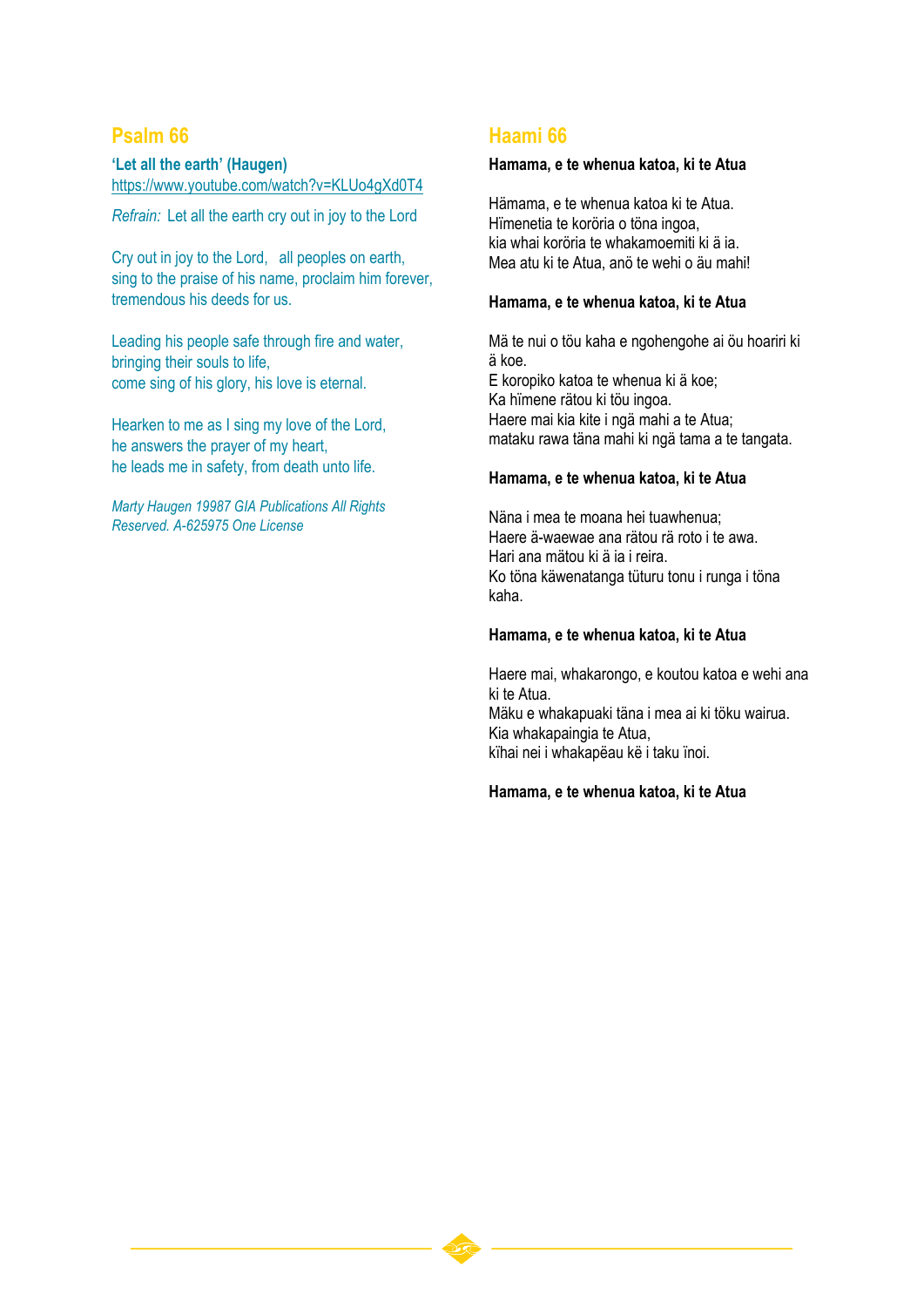### **John 14.15-21**

Jesus said to his disciples:

"If you love me, you will keep my commandments. And I will ask the Father,

and he will give you another Advocate to be with you always,

the Spirit of truth, whom the world cannot accept, because it neither sees nor knows him.

But you know him, because he remains with you, and will be in you.

I will not leave you orphans; I will come to you. In a little while the world will no longer see me, but you will see me, because I live and you will live. On that day you will realize that I am in my Father and you are in me and I in you.

Whoever has my commandments and observes them is the one who loves me.

And whoever loves me will be loved by my Father, and I will love him and reveal myself to him."

### **Hoane 14.15-21**

Ka mea a Hëhu ki äna akonga, "Ki te aroha koutou ki a au, puritia aku ture. Ä, mäku e ïnoi ki te Matua, ä, e hömai e ia ki a koutou tëtahi atu Kaiwhakamärie hei noho tonu ki a koutou äke äke.

Te Wairua o tepono, ekore nei e ähei kia riro i te ao, nö te mea ekore

e kite i ä ia, ekore anö e mätau ki ä ia: ko koutou ia e mätau ki ä ia, e noho hoki ia i a koutou, ä, kei roto anö

ia i a koutou. Potopoto ake, ä, ka mutu te ao te kite i a au. Ko koutou ia e kite i a au, nö te mea e ora ana ahau, ä, ka ora anö koutou. A taua rä koutou mätau ai, ko ahau kei roto i töku Matua, ä, ko koutou kei roto i a au. Ä, ko ahau anö kei roto i a koutou. Te tangata kei ä ia aku ture, ä, e puritia anö e ia, ko ia te mea e aroha ana ki a au, ä, ki te aroha tëtahi ki a au, ka

arohaina ia e töku Matua: ka aroha anö hoki ahau ki ä ia, ka whakakite i ahau ki ä ia.

### **Thought for today**

As Christians we either engage with the world in all the chaos, or become irrelevant. We don't have to know all the answers — no-one does. The world is moving on. The old certainties are gone. We need to stay connected to the fundamental truth that the whole of evolution is driven by love — which is God. It's a dazzling and hopefilled vision.

*Robert Consedine, Tui Motu May 2020 – reprinted with permission*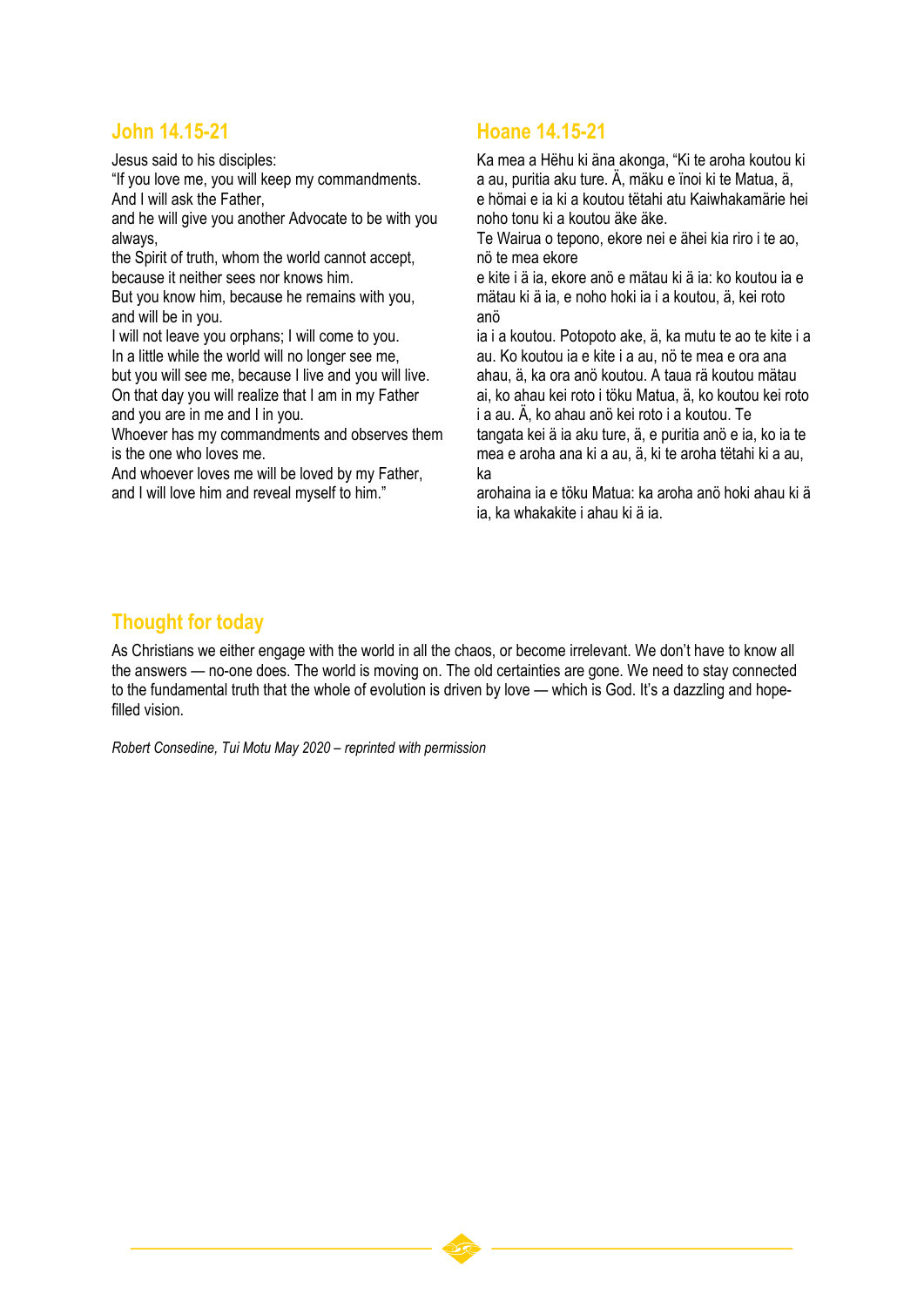### **Prayers**

#### Pray together or take a prayer each

We pray and give thanks for the blessings that we have received as New Zealanders, working towards the health and safety of each other.

Me īnoi tātou mo ngā whakapaingia o ō mātou ngā tāngata o Aotearoa nei, i mahia e mātou ki te hauora me te oranga tētehi ki tētehi.

#### **E te Ariki whakarongo mai rā ki ā mātou.**

We pray for the diversity of our communities that we learn from the time we have had in Lockdown to reflect on the ways that we allow kindness, empathy, understanding and love to prevail.

Me īnoi tatou, mo te rerekētanga o ō tātou hāpori, ka taea e tātou i te akona i te wā o te raka ki te whakatā ngā huarahi ki te tuku manaakitangata, whakamārama me te aroha.

#### **E te Ariki whakarongo mai rā ki ā mātou.**

For all, who through the Covid-19 pandemic, have lost their livelihood, job or business – that they not lose hope, but find encouragement and practical help, in the support of government, community, neighbours, friends and family.

Mo tātou katoa i waenga i tēnei mate Karauna-19, kua ngaro to rātou koiora, mahi me ngā ūmanga – ā kare ano to rātou tūmanakotanga, ēngari ka kimihia e te whakatenatena me te āwhina whai hua, ki roto i te tautoko o te kawanatanga, te hāpori, ngā tāngata noho tata, ngā hoa me te whānau.

#### **E te Ariki whakarongo mai rā ki ā mātou.**

We pray that what we have learnt from these unprecedented times and that the blessings become part of our everyday lives.

Me inoi tātou, ā i akona e tātou i waenganui i te rerekētanga o te wā a ka hōmai ka uru ngā whakapaingia ki roto i o tātou ora ia rā ia rā.

#### **E te Ariki whakarongo mai rā ki ā mātou.**

We pray that the new protocols in level two, help us to be more vigilant that we practice safety and hygiene in a different way to keep us well.

Me inoi tātou, ā ko ngā tikanga hou i te wahanga e rua ka taea te āwhina i ā tātou kia mataara ā ka whakarite ngā mahi hauora me te akuakuaku i ngā ara rerekē ki te piki i te orange.

#### **E te Ariki whakarongo mai rā ki ā mātou.**

We pray for quidance as we give back to our environment in order for it to give to us, that it replenishes us in the way that we need it to.

Me inoi tātou mo te arataki me whakahoki ki te taiao a ka hōmai a ia ki ā mātou, ki te whakahihi i a mātou i te ara e hiahia ana.

#### **E te Ariki whakarongo mai rā ki ā mātou.**

Please add your own prayers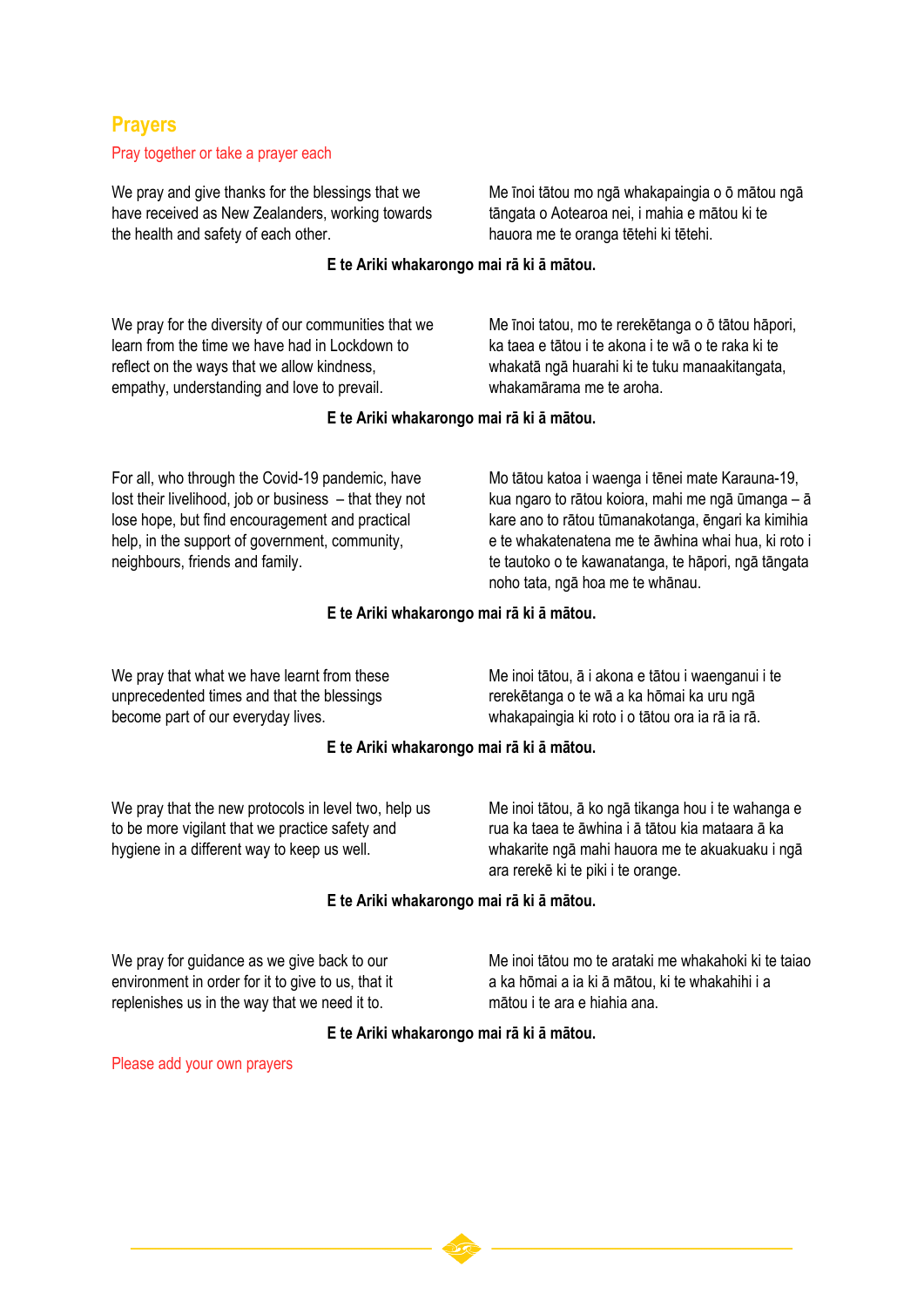### **The Lord's Prayer**

#### Everyone prays this together

Our Father in heaven, hallowed be your name, your kingdom come, your will be done, on earth as in heaven.

Give us today our daily bread. Forgive us our sins as we forgive those who sin against us.

Save us from the time of trial and deliver us from evil. For the kingdom, the power, and the glory are yours now and for ever. Amen.

#### Kua akona nei tātou e tō tātou Ariki, ka īnoi tatou

E tō mātou Matua i te rangi Kia tapu tōu Ingoa. Kia tae mai tōu rangatiratanga. Kia meatia tāu e pai ai ki runga ki te whenua, kia rite anō ki tō te rangi. Hōmai ki a mātou āianei he taro mā mātou mō tēnei rā. Murua ō mātou hara, Me mātou hoki e muru nei i ō te hunga e hara ana ki a mātou. Āua hoki mātou e kawea kia whakawaia; Engari whakaorangia mātou i te kino: Nōu hoki te rangatiratanga, te kaha, me te korōria, Āke ake ake. Āmine.

**E tō mātou Matua (sung Our Father with words)** [https://www.youtube.com/watch?v=QIyK7c\\_Az8g](https://www.youtube.com/watch?v=QIyK7c_Az8g)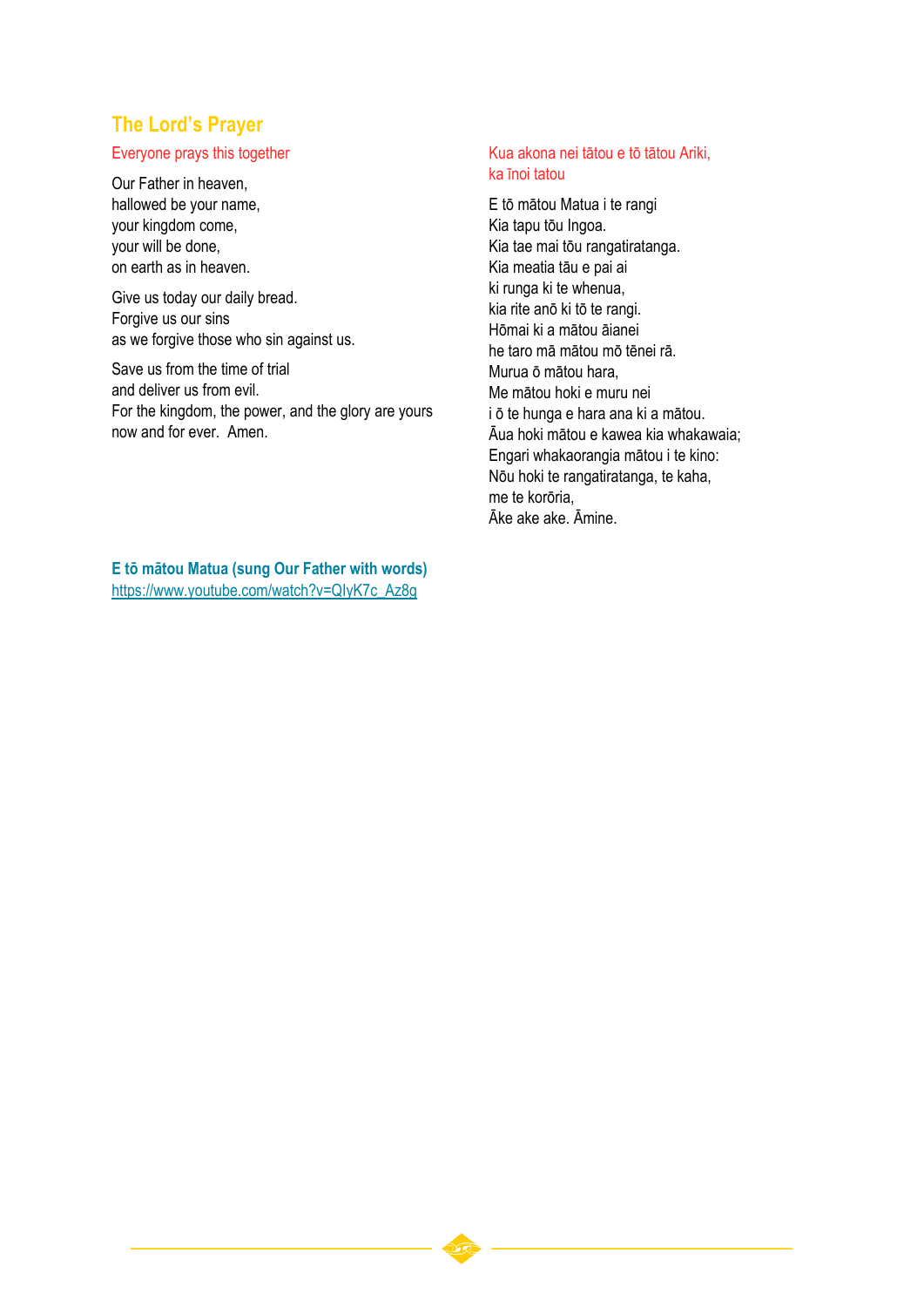### **A Seder Table Blessing**

If you wish, follow the ancient Jewish tradition of the Table Seder. Place the lit candle with the bread and cups of wine/juice on the table. Read the Prayer together or read a verse each.

#### **Table Song: Keep in Mind (Deiss)**

<https://www.youtube.com/watch?v=fiVhLUOcwl8>

Keep in mind that Jesus Christ has died for us and is risen from the dead. He is our saving Lord he is joy for all ages.

#### **1st Century Prayer for household gatherings of Christians:**

We give thanks to you, our Father, For the life and knowledge which you have made known to us.

Through Jesus, your servant, to you be glory forever.

For as this broken loaf was once scattered over the mountains and then was gathered in and became one, so may our church be gathered together into your kingdom from the very ends of the earth. Yours is the glory and the power through Jesus Christ forever.

Me whakapaingia e mātou ki a koe e te Matua, Mo te oranga me te mātauranga mou kia mōhiotia ai i a mātou. Mā to mātou Ariki, to pononga, ki a koe te kōroriatanga mo ake, ake.

Mo tēnei paraoa pakaru i marara ki runga i ngā maungā ā i kohikohi ana ki roto, kātahi te kōtahitanga, ka taea to tātou hāhi e whakakōtahi i ā tātou ki roto i tō rangatiratanga mai i ngā taha mutunga o te ao. Nou hoki te kōroriatanga me te kaha mā Hehu Karaiti to mātou Ariki mo ake, ake, ake.

#### Break the loaf into pieces and pass so each may take a piece to eat.

#### Take the cup of wine/juice saying;

We give thanks to you, our Father, For the holy vine of David, your servant, which you have made known to us. Through Jesus, your servant, to you be glory forever Amen!

Me whakapaingia i ā mātou ki a koe, to mātou Matua, Mo te karepe o Rāwiri, to pononga, i whakamōhiotia i a ia i ā mātou. Mā to mātou Ariki, to pononga, ki a koe te kōroriatanga mo ake, ake. Amene.

Pass the wine/juice so each may drink of the one cup.

#### **Prayer of thanksgiving**

We give thanks, O Holy Eternal One, for your holy name and Spirit which you have made to dwell in our hearts, and for the knowledge and faith and life which you have made known to us. Through Jesus, your servant, to you be glory forever.

Me whakapaingia e mātou e te Tapu Kotahi te Tika, Mo tou ingoa tapu me te wairua i uru atu ki ōu mātou ngākau, Me te mātauranga te whakapono me te ora i tae te mōhiotia i a mātou. Mā to mātou Ariki, to pononga, ki a koe te kōroriatanga mo ake, ake.